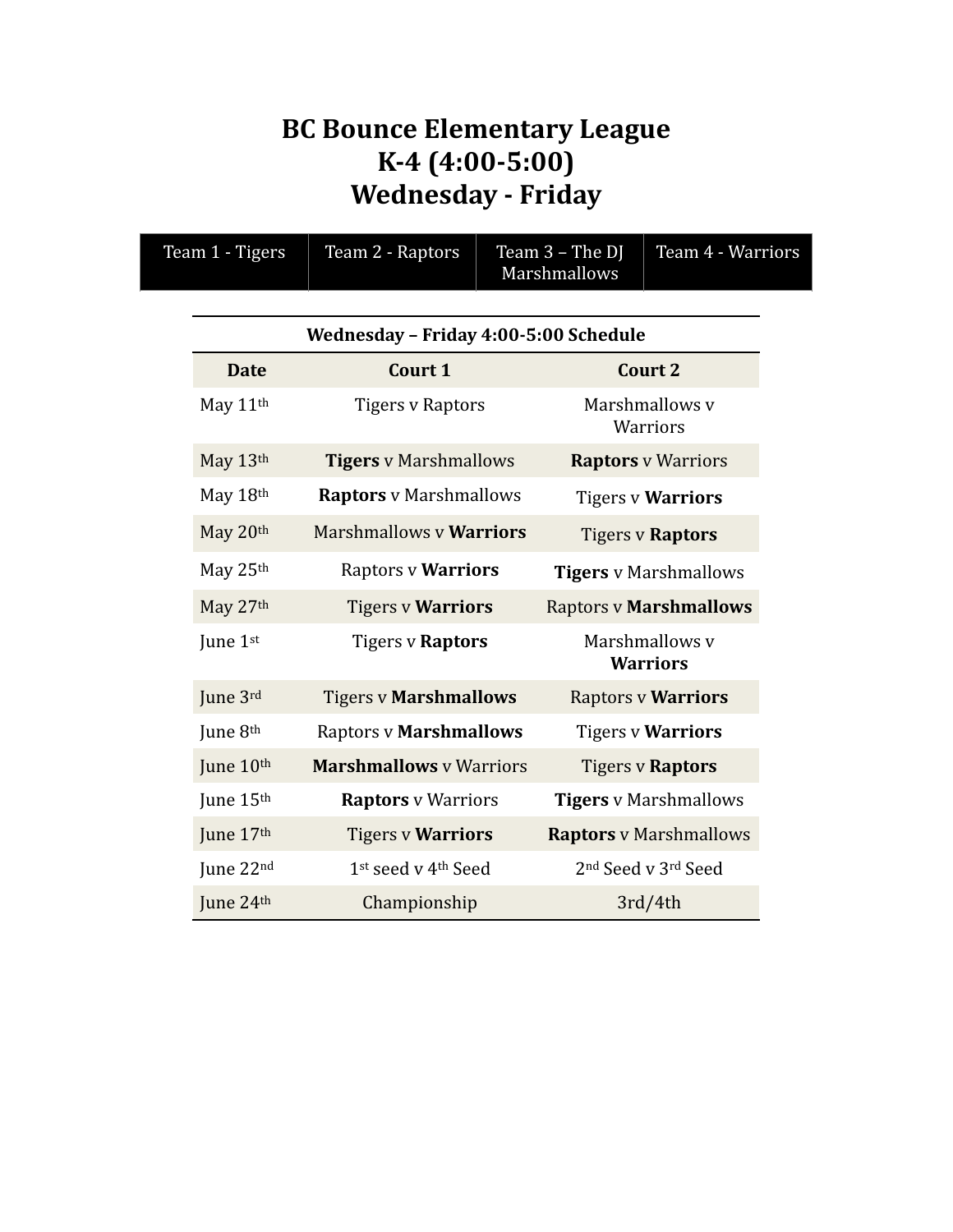| Wednesday - Friday 4:00-5:00 Standings |                            |                          |                             |  |  |
|----------------------------------------|----------------------------|--------------------------|-----------------------------|--|--|
| Team                                   | Record After<br>May $20th$ | Record After<br>June 3rd | Record After<br>June $17th$ |  |  |
| Warriors                               | $2 - 1$                    | $6 - 1$                  | $8 - 11$                    |  |  |
| Raptors                                | $3 - 0$                    | $4 - 3$                  | $7 - 11$                    |  |  |
| The DJ Marshmallows                    | $0 - 3$                    | $2 - 5$                  | $4 - 11$                    |  |  |
| <b>Tigers</b>                          | $1 - 2$                    | $2 - 5$                  | $3 - 11$                    |  |  |
|                                        |                            |                          |                             |  |  |

| Playoff Format |                |                 |                     |                 |
|----------------|----------------|-----------------|---------------------|-----------------|
| Date           |                | <b>Team</b>     | <b>Team</b>         | Winner          |
| Mon Jun 20     | G1             | <b>Warriors</b> | <b>Tigers</b>       | <b>Warriors</b> |
| Mon Jun 20     | G2             | <b>Raptors</b>  | <b>Marshmellows</b> | <b>Raptors</b>  |
| Sat Jun 25     | G <sub>3</sub> | <b>Raptors</b>  | <b>Warriors</b>     |                 |
| Sat Jun 25     | G4             | <b>Tigers</b>   | <b>Marshmellows</b> |                 |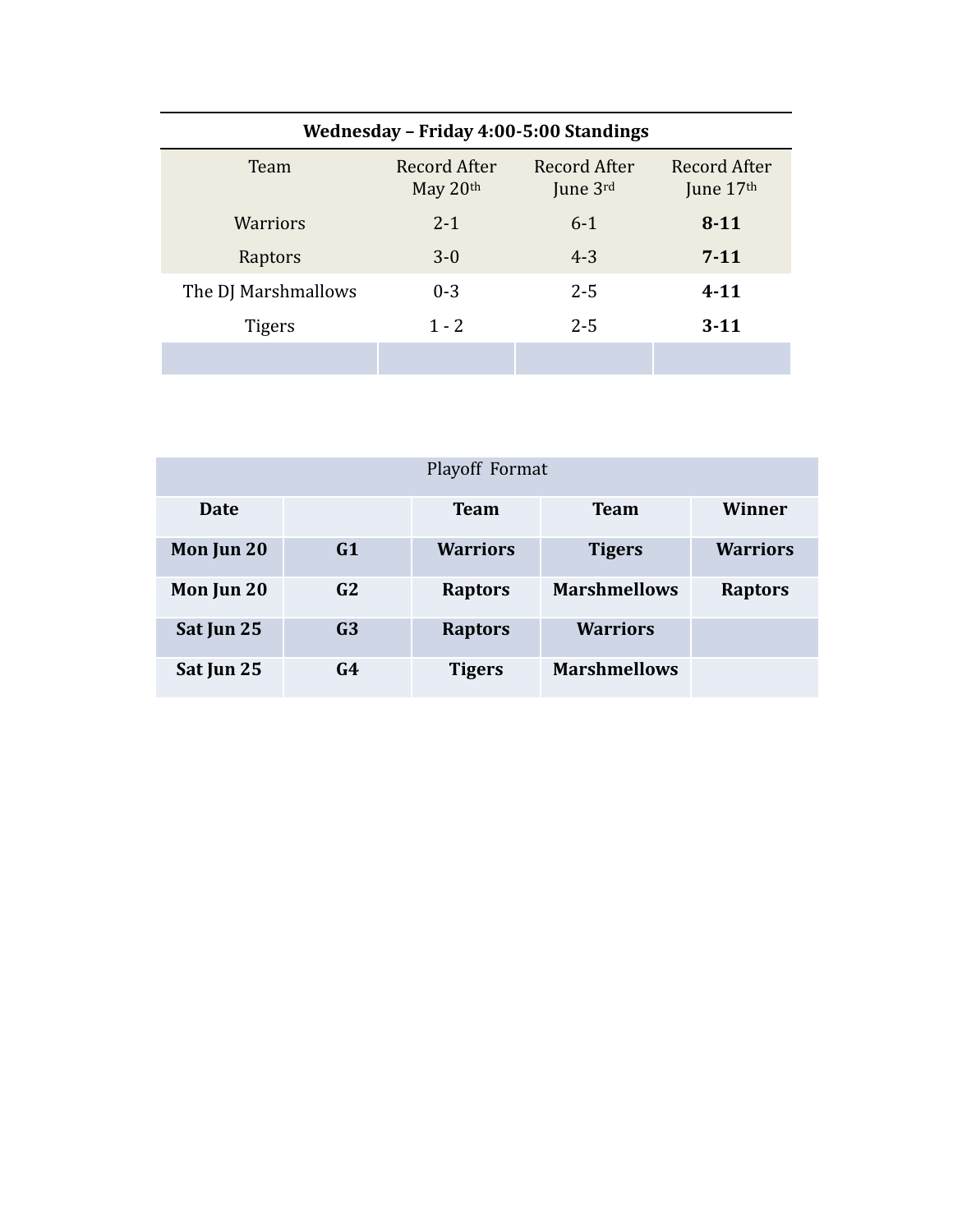# **BC** Bounce Boys League **Grade 4-6 Boys (5:00-6:00) Wednesday - Friday**

| Team 1 - Team<br>Splash |             | Team 2 - The<br>Armours               | Team 3-<br>Vancouver | Team $4$ – The<br>Panthers                  |
|-------------------------|-------------|---------------------------------------|----------------------|---------------------------------------------|
|                         |             | Wednesday - Friday 5:00-6:00 Schedule |                      |                                             |
|                         | <b>Date</b> | Court 1                               |                      | <b>Court 2</b>                              |
|                         | May 11th    | Splash v Armours                      |                      | <b>Grizzlies v Panthers</b>                 |
|                         | May 13th    | Splash v Grizzlies                    |                      | <b>Armours v Panthers</b>                   |
|                         | May 18th    | <b>Armours</b> y Grizzlies            |                      | Splash v Panthers                           |
|                         | May 20th    | <b>Grizzlies</b> y Panthers           |                      | Splash v Armours                            |
|                         | May 25th    | <b>Armours</b> y Panthers             |                      | Splash v Grizzlies                          |
|                         | May 27th    | <b>Splash v Panthers</b>              |                      | <b>Armours v Grizzlies</b>                  |
|                         | June 1st    | Splash v Armours                      |                      | <b>Grizzlies</b> v Panthers                 |
|                         | June 3rd    | <b>Splash v Grizzlies</b>             |                      | <b>Armours y Panthers</b>                   |
|                         | June 8th    | <b>Armours</b> y Grizzlies            |                      | Splash v Panthers                           |
|                         | June 10th   | <b>Grizzlies v Panthers</b>           |                      | <b>Splash v Armours</b>                     |
|                         | June 15th   | <b>Armours</b> v Panthers             |                      | <b>Splash v Grizzlies</b>                   |
|                         | June 17th   | <b>Splash v Panthers</b>              |                      | <b>Armours</b> v Grizzlies                  |
|                         | June 22nd   | 1st seed v 4th Seed                   |                      | 2 <sup>nd</sup> Seed v 3 <sup>rd</sup> Seed |
|                         | June 24th   | Championship                          |                      | 3rd/4th                                     |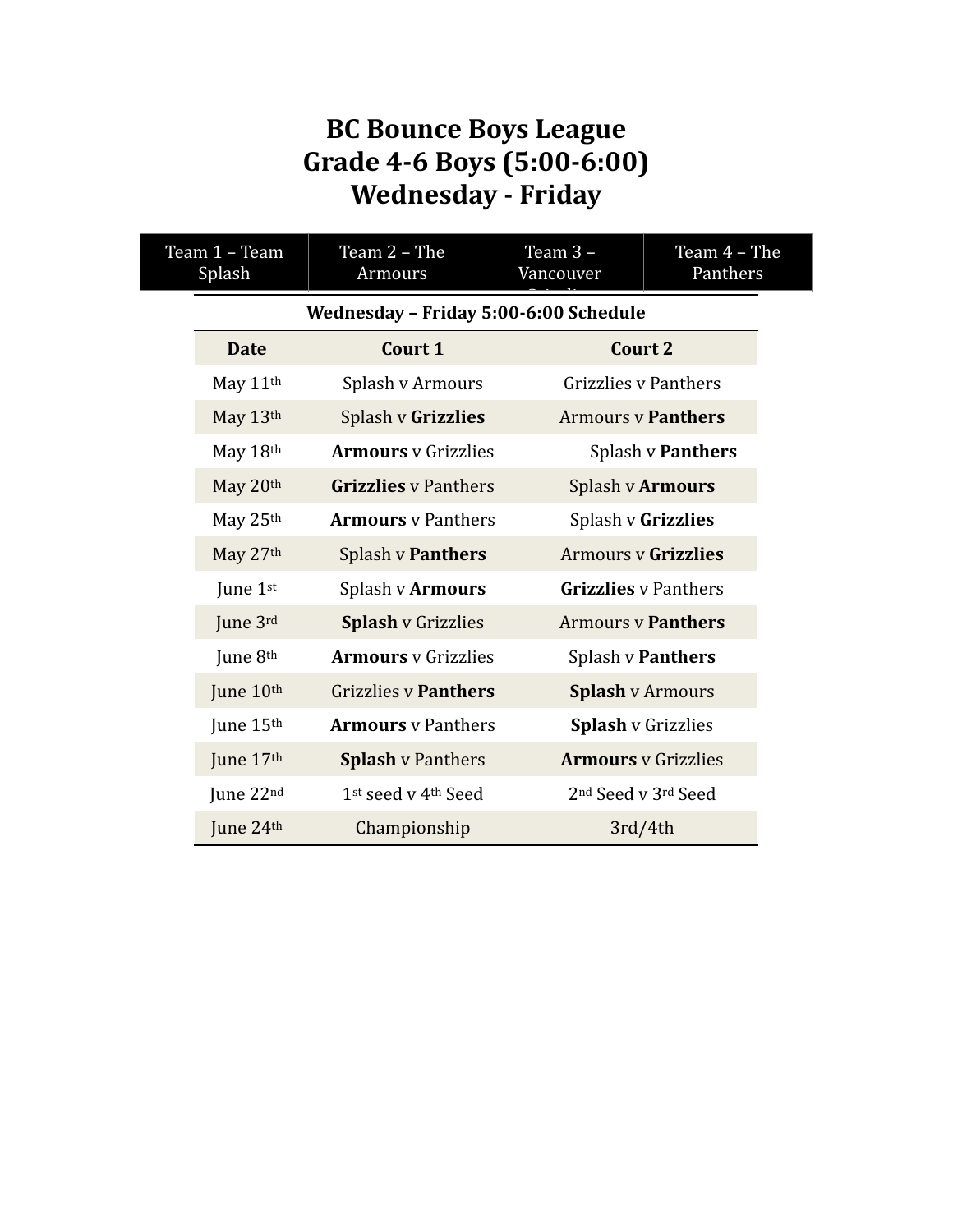| Wednesday - Friday 6:00-7:00 Standings |                            |                          |                           |  |  |
|----------------------------------------|----------------------------|--------------------------|---------------------------|--|--|
| Team                                   | Record After<br>May $20th$ | Record After<br>June 3rd | Record After<br>June 17th |  |  |
| The Armours                            | $2 - 1$                    | $4 - 3$                  | $7-12$                    |  |  |
| The Panthers                           | $2 - 1$                    | $4 - 3$                  | $6 - 12$                  |  |  |
| Vancouver Grizzlies                    | $2 - 1$                    | $5 - 2$                  | $5 - 12$                  |  |  |
| Team Splash                            | $0 - 3$                    | $1 - 6$                  | $4 - 12$                  |  |  |
|                                        |                            |                          |                           |  |  |

| Playoff Format |                |                  |                  |                 |
|----------------|----------------|------------------|------------------|-----------------|
| Date           |                | <b>Team</b>      | <b>Team</b>      | Winner          |
| Mon Jun 20     | G1             | <b>Amours</b>    | <b>Splash</b>    | <b>Splash</b>   |
| Mon Jun 20     | G <sub>2</sub> | <b>Panthers</b>  | <b>Grizzlies</b> | <b>Panthers</b> |
| Sat Jun 25     | G <sub>3</sub> | <b>Splash</b>    | <b>Panthers</b>  |                 |
| Sat Jun 25     | G4             | <b>Grizzlies</b> | <b>Amours</b>    |                 |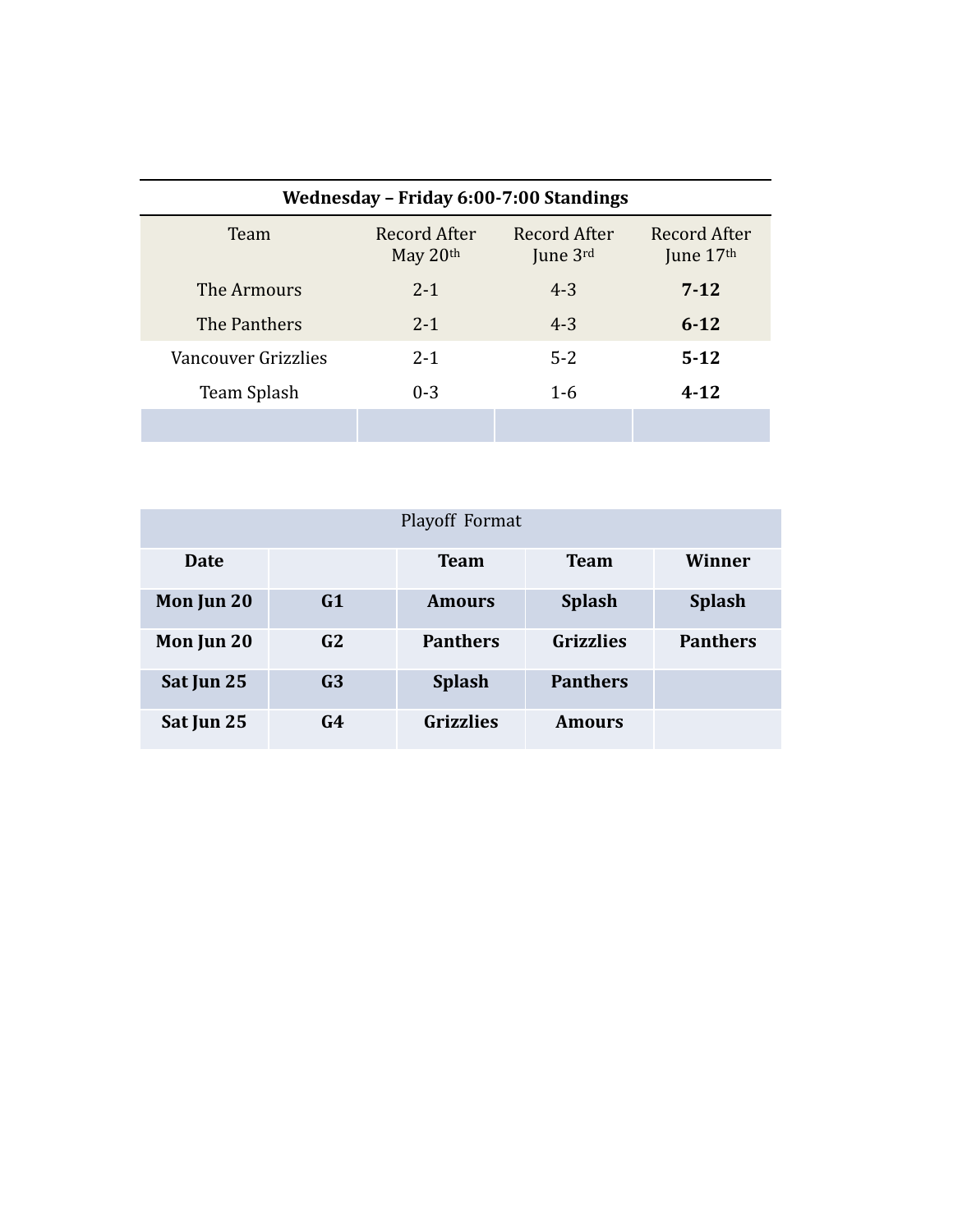## **BC** Bounce Girls League **Grade 4-8 Girls (5:00-6:00) Wednesday - Friday**

| Team 1 - Bounce      | Team 2 - Falcons                      | Team 3 - Lions | Team 4 - Raptors                            |  |
|----------------------|---------------------------------------|----------------|---------------------------------------------|--|
|                      |                                       |                |                                             |  |
|                      | Wednesday - Friday 6:00-7:00 Schedule |                |                                             |  |
| <b>Date</b>          | Court 1                               |                | Court 2                                     |  |
| May 11 <sup>th</sup> | <b>Bounce v Falcons</b>               |                | <b>Lions</b> v Raptors                      |  |
| May 13th             | <b>Bounce v Lions</b>                 |                | <b>Falcons v Raptors</b>                    |  |
| May 18th             | <b>Falcons v Lions</b>                |                | <b>Bounce</b> v Raptors                     |  |
| May 20th             | Lions v Raptors                       |                | <b>Bounce v Falcons</b>                     |  |
| May 25th             | <b>Falcons v Raptors</b>              |                | <b>Bounce v Lions</b>                       |  |
| May 27th             | <b>Bounce</b> v Raptors               |                | <b>Falcons</b> v Lions                      |  |
| June 1st             | <b>Bounce</b> y Falcons               |                | <b>Lions</b> v Raptors                      |  |
| June 3rd             | <b>Bounce v Lions</b>                 |                | <b>Falcons</b> v Raptors                    |  |
| June 8th             | <b>Falcons v Lions</b>                |                | Bounce v Raptors                            |  |
| June 10th            | Lions v Raptors                       |                | <b>Bounce</b> y Falcons                     |  |
| June 15th            | <b>Falcons</b> v Raptors              |                | <b>Bounce</b> v Lions                       |  |
| June 17th            | <b>Bounce v Raptors</b>               |                | <b>Falcons</b> v Lions                      |  |
| June 22nd            | 1st seed v 4th Seed                   |                | 2 <sup>nd</sup> Seed v 3 <sup>rd</sup> Seed |  |
| June 24th            | Championship                          |                | 3rd/4th                                     |  |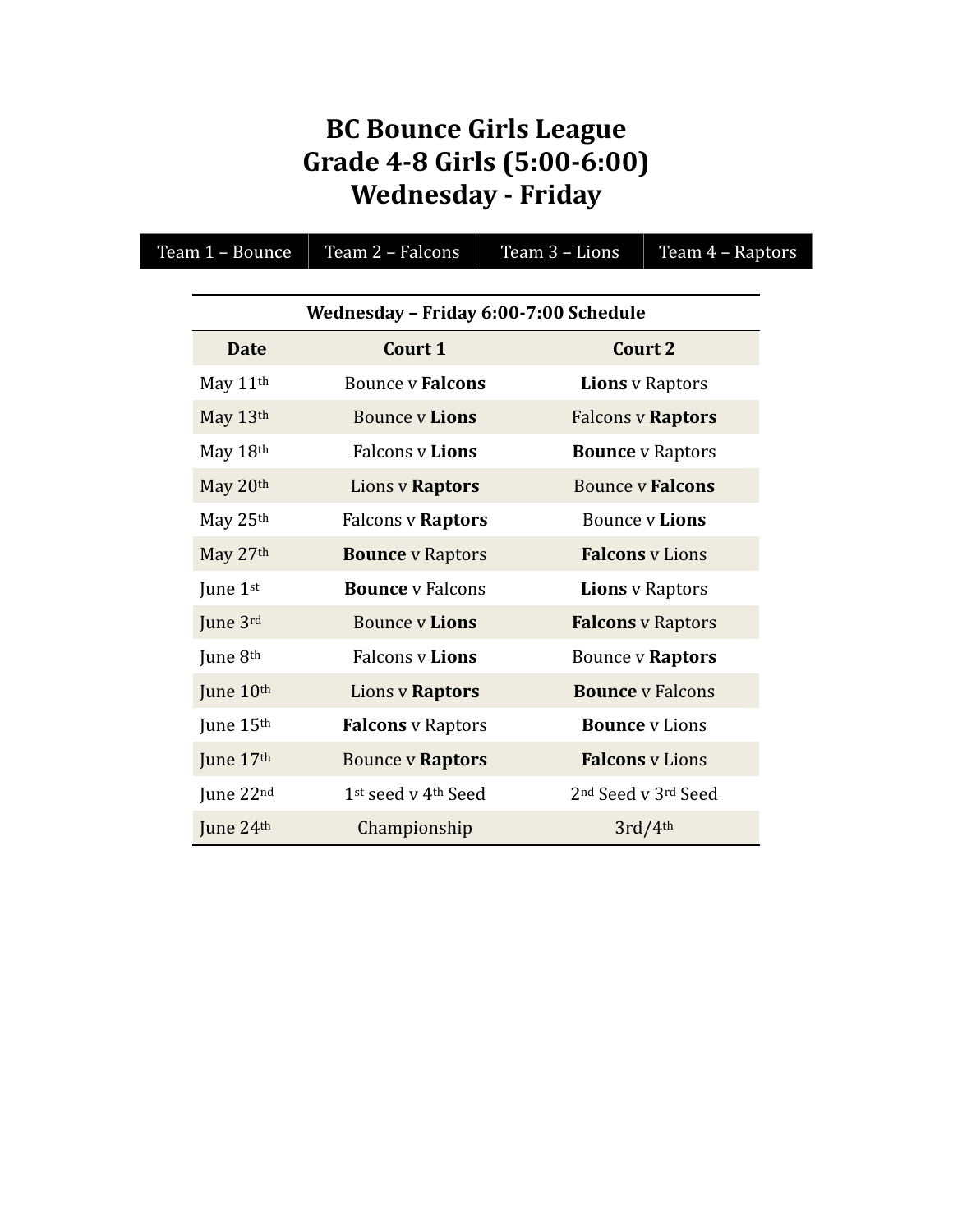| Wednesday - Friday 6:00-7:00 Standings   |                            |                            |                           |  |  |
|------------------------------------------|----------------------------|----------------------------|---------------------------|--|--|
| Team                                     | Record After<br>May $20th$ | Record After<br>June $3rd$ | Record After<br>June 17th |  |  |
| Lions                                    | $3-1$                      | $6 - 2$                    | $7-12$                    |  |  |
| Falcons                                  | $2 - 2$                    | $4 - 4$                    | $6 - 12$                  |  |  |
| Raptors                                  | $2 - 2$                    | $3 - 5$                    | $6 - 12$                  |  |  |
| <b>Bounce</b>                            | $1 - 3$                    | $3 - 5$                    | $5-12$                    |  |  |
| Ties were broken by head to head matches |                            |                            |                           |  |  |

| Playoff Format |                |                |                |                |  |
|----------------|----------------|----------------|----------------|----------------|--|
| <b>Date</b>    |                | <b>Team</b>    | <b>Team</b>    | Winner         |  |
| Mon Jun 20     | G1             | Lions          | <b>Bounce</b>  | Lions          |  |
| Mon Jun 20     | G2             | <b>Falcons</b> | <b>Raptors</b> | <b>Raptors</b> |  |
| Sat Jun 25     | G <sub>3</sub> | <b>Raptors</b> | Lions          |                |  |
| Sat Jun 25     | G4             | <b>Falcons</b> | <b>Bounce</b>  |                |  |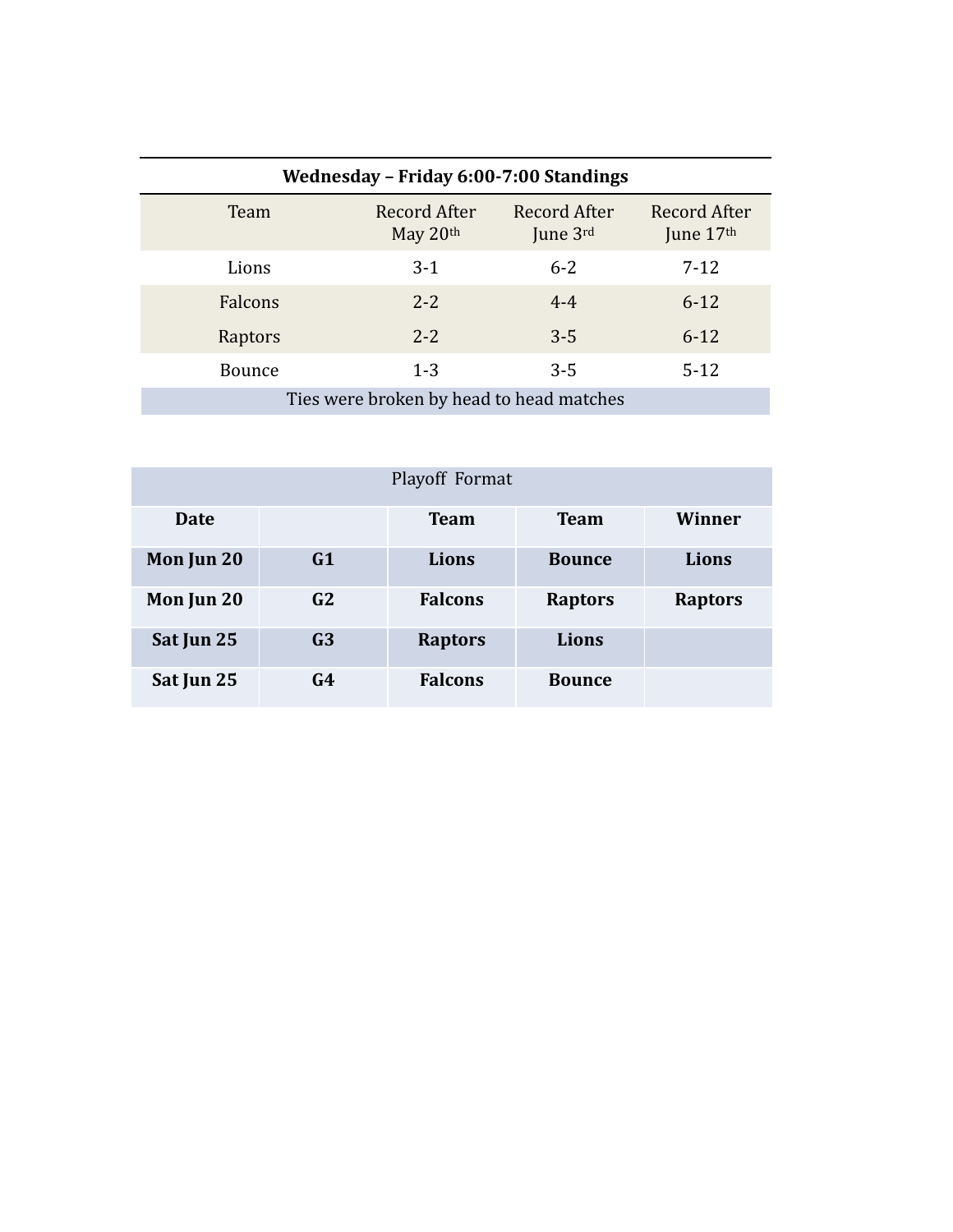#### **BC Bounce Elementary League K-3 (4:00-5:00) Monday - Saturday**

| Team 1 - LeBron |                       | Team 2 -<br>Vancouver                | Team $3 - BC$<br><b>Ballers</b> | Team 4 - Lakers              |
|-----------------|-----------------------|--------------------------------------|---------------------------------|------------------------------|
|                 |                       | Monday - Saturday 4:00-5:00 Schedule |                                 |                              |
|                 | <b>Date</b>           | Court 1                              |                                 | Court 2                      |
|                 | May 9th               | <b>LeBron v Warriors</b>             |                                 | <b>BC Ballers v Lakers</b>   |
|                 | May 14th              | LeBron v <b>BC Ballers</b>           |                                 | <b>Warriors</b> v Lakers     |
|                 | May 16th              | <b>Warriors v BC Ballers</b>         |                                 | <b>LeBron</b> v Lakers       |
|                 | May 21st              | <b>BC Ballers v Lakers</b>           |                                 | <b>LeBron</b> v Warriors     |
|                 | May 23rd              |                                      | Victoria Day                    |                              |
|                 | May 28th              | LeBron v Lakers                      |                                 | <b>Warriors</b> v BC Ballers |
|                 | May 30th              | <b>LeBron</b> v Warriors             |                                 | <b>BC Ballers v Lakers</b>   |
|                 | June 4th              | LeBron v BC Ballers                  |                                 | <b>Warriors</b> v Lakers     |
|                 | June 6th              | <b>Warriors</b> v BC Ballers         |                                 | LeBron v Lakers              |
|                 | June 11 <sup>th</sup> | <b>BC Ballers v Lakers</b>           |                                 | <b>LeBron</b> v Warriors     |
|                 | June 13th             | <b>Warriors</b> v Lakers             |                                 | LeBron v BC Ballers          |
|                 | June 18th             | LeBron v Lakers                      |                                 | <b>Warriors v BC Ballers</b> |
|                 | June 20th             | 1st seed v 4 <sup>th</sup> Seed      |                                 | 2nd Seed v 3rd Seed          |
|                 | June 25th             | Championship                         |                                 | 3rd/4th                      |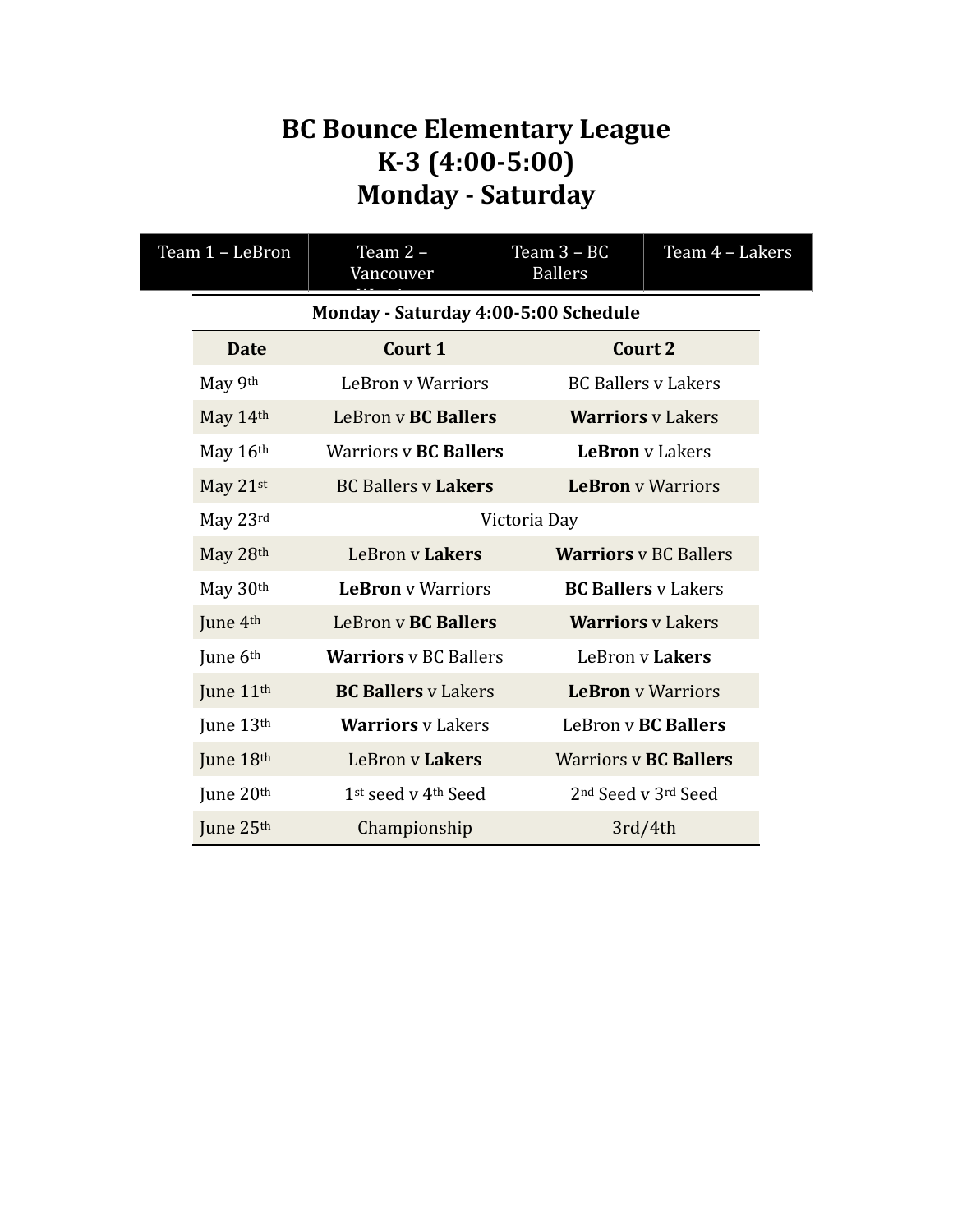| Monday - Saturday 4:00-5:00 Standings |                                          |                            |                             |  |  |
|---------------------------------------|------------------------------------------|----------------------------|-----------------------------|--|--|
| Team                                  | Record After<br>May $21$ <sup>st</sup>   | Record After<br>June $4th$ | Record After<br>June $18th$ |  |  |
| <b>BC</b> Ballers                     | $2 - 1$                                  | $4 - 2$                    | $7 - 3$                     |  |  |
| <b>Vancouver Warriors</b>             | $1 - 2$                                  | $3 - 3$                    | $5 - 5$                     |  |  |
| Lakers                                | $1 - 2$                                  | $2 - 4$                    | $4 - 6$                     |  |  |
| LeBron                                | $2 - 1$                                  | $3 - 3$                    | $4 - 6$                     |  |  |
|                                       | Ties were broken by head to head matches |                            |                             |  |  |

| Playoff Format |                             |                   |                 |                   |  |
|----------------|-----------------------------|-------------------|-----------------|-------------------|--|
| Date           |                             | <b>Team</b>       | <b>Team</b>     | Winner            |  |
| Mon Jun 20     | G <sub>1</sub>              | <b>BC Ballers</b> | <b>LeBron</b>   | <b>BC Ballers</b> |  |
| Mon Jun 20     | G2                          | <b>Warriors</b>   | <b>Lakers</b>   | <b>Warriors</b>   |  |
| Sat Jun 25     | G <sub>3</sub><br>1st & 2nd | <b>BC Ballers</b> | <b>Warriors</b> |                   |  |
| Sat Jun 25     | G4<br>3rd & 4th             | Lebron            | <b>Lakers</b>   |                   |  |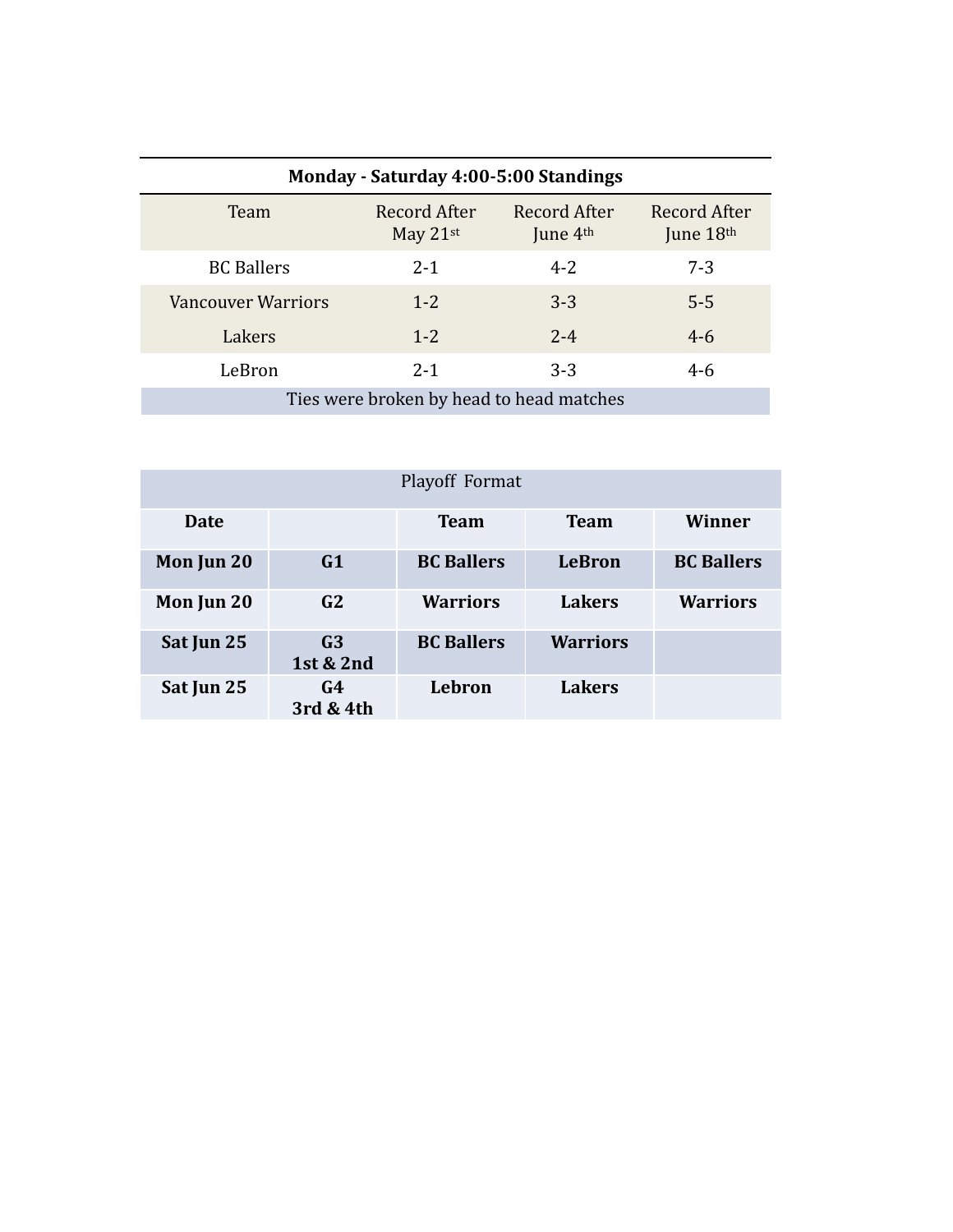## **BC** Bounce League  **Grade 4-6 (5:00-6:00) Monday - Saturday**

| Team 1 - Apples                      | Team 2 - Bananas             | Team 3 - Raptors                            | Team 4 -<br>Bloodhounds |  |  |  |
|--------------------------------------|------------------------------|---------------------------------------------|-------------------------|--|--|--|
| Monday - Saturday 5:00-6:00 Schedule |                              |                                             |                         |  |  |  |
| <b>Date</b>                          | Court 1                      | <b>Court 2</b>                              |                         |  |  |  |
| May 9th                              | Apples v Bananas             | <b>Raptors v Bloodhounds</b>                |                         |  |  |  |
| May 14th                             | <b>Apples v Raptors</b>      | <b>Bananas v Bloodhounds</b>                |                         |  |  |  |
| May 16th                             | <b>Bananas v Raptors</b>     | <b>Apples v Bloodhounds</b>                 |                         |  |  |  |
| May 21st                             | Raptors v Bloodhounds        | <b>Apples v Bananas</b>                     |                         |  |  |  |
| May 23rd                             |                              | Victoria Day                                |                         |  |  |  |
| May 28th                             | <b>Apples</b> v Bloodhounds  | <b>Bananas</b> v Raptors                    |                         |  |  |  |
| May 30th                             | <b>Apples v Bananas</b>      | <b>Raptors</b> v Bloodhounds                |                         |  |  |  |
| June 4 <sup>th</sup>                 | <b>Apples v Raptors</b>      | <b>Bananas</b> v Bloodhounds                |                         |  |  |  |
| June 6th                             | <b>Bananas v Raptors</b>     | <b>Apples v Bloodhounds</b>                 |                         |  |  |  |
| June 11 <sup>th</sup>                | <b>Raptors</b> v Bloodhounds | <b>Apples v Bananas</b>                     |                         |  |  |  |
| June 13th                            | <b>Bananas</b> v Bloodhounds | <b>Apples v Raptors</b>                     |                         |  |  |  |
| June 18th                            | <b>Apples</b> v Bloodhounds  | <b>Bananas v Raptors</b>                    |                         |  |  |  |
| June 20th                            | 1st seed v 4th Seed          | 2 <sup>nd</sup> Seed v 3 <sup>rd</sup> Seed |                         |  |  |  |
| June 25th                            | Championship                 | 3rd/4th                                     |                         |  |  |  |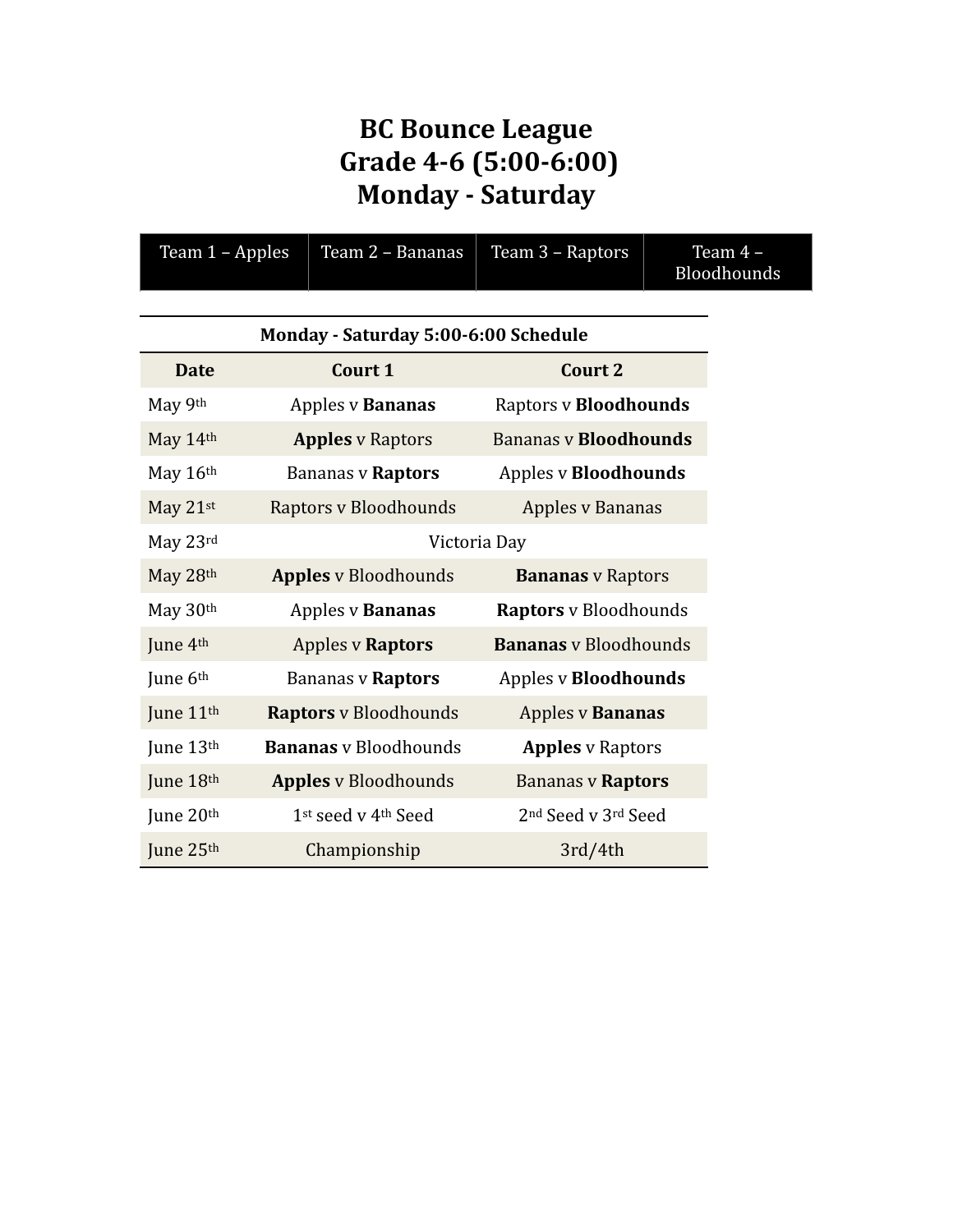| Monday - Saturday 5:00-6:00 Standings    |                          |                            |                             |  |  |
|------------------------------------------|--------------------------|----------------------------|-----------------------------|--|--|
| Team                                     | Record After<br>May 21st | Record After<br>June $4th$ | Record After<br>June $18th$ |  |  |
| Raptors                                  | $1 - 2$                  | $3 - 3$                    | $6 - 4$                     |  |  |
| <b>Bananas</b>                           | $1 - 2$                  | $4 - 2$                    | $6 - 4$                     |  |  |
| Apples                                   | $1 - 2$                  | $2 - 4$                    | $4 - 6$                     |  |  |
| <b>Bloodhounds</b>                       | $3-0$                    | $3 - 3$                    | $4 - 6$                     |  |  |
| Ties were broken by head to head matches |                          |                            |                             |  |  |

| Playoff Format |                                       |                |                    |                |  |
|----------------|---------------------------------------|----------------|--------------------|----------------|--|
| Date           |                                       | <b>Team</b>    | <b>Team</b>        | Winner         |  |
| Mon Jun 20     | G1                                    | <b>Raptors</b> | <b>Bloodhounds</b> | <b>Raptors</b> |  |
| Mon Jun 20     | G2                                    | <b>Bananas</b> | <b>Apples</b>      | <b>Apples</b>  |  |
| Sat Jun 25     | G <sub>3</sub><br><b>1st &amp;2nd</b> | <b>Raptors</b> | <b>Apples</b>      |                |  |
| Sat Jun 25     | G4<br>3rd & 4th                       | <b>Bananas</b> | <b>Bloodhounds</b> |                |  |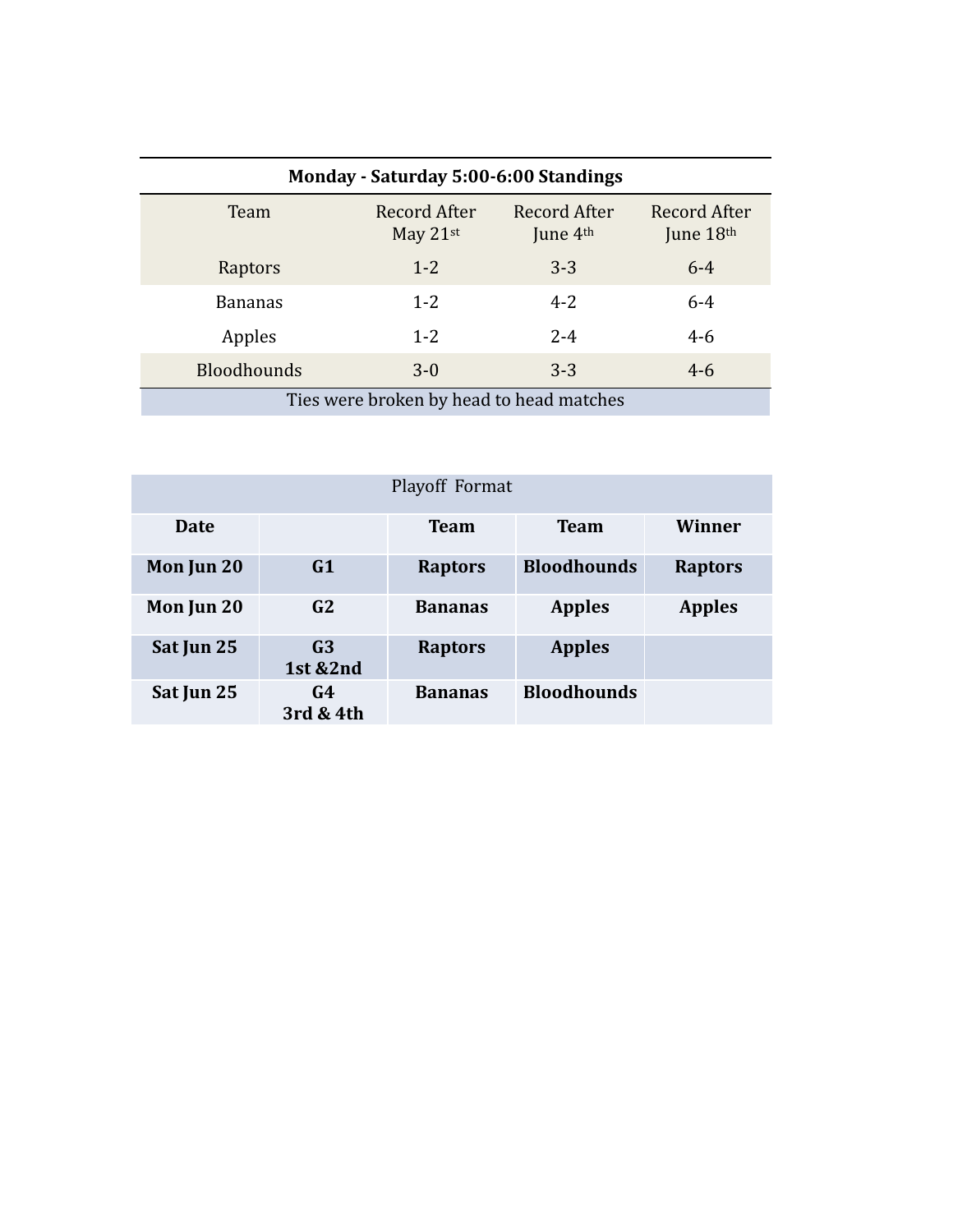# **BC** Bounce League **Grade 7-9 (6:00-7:00) Monday Saturday**

|  | Team 1 – Green | Team 2 – Brick City   Team 3 – Raptors   Team 4 – Ballers |  |  |
|--|----------------|-----------------------------------------------------------|--|--|
|--|----------------|-----------------------------------------------------------|--|--|

Beans

| Monday - Saturday 6:00-7:00 Schedule |                                             |                                             |  |  |
|--------------------------------------|---------------------------------------------|---------------------------------------------|--|--|
| <b>Date</b>                          | Court 1                                     | Court 2                                     |  |  |
| May 9th                              | <b>Green Beans</b> v Brick City             | Raptors v Ballers                           |  |  |
| May 14th                             | <b>Green Beans v Raptors</b>                | <b>Brick City v Ballers</b>                 |  |  |
| May 16th                             | <b>Brick City v Raptors</b>                 | <b>Green Beans</b> v Ballers                |  |  |
| May $21$ <sup>st</sup>               | <b>Raptors</b> v Ballers                    | <b>Green Beans</b> v Brick City             |  |  |
| May 23rd                             |                                             | Victoria Day                                |  |  |
| May 28th                             | <b>Green Beans v Ballers</b>                | <b>Brick City v Raptors</b>                 |  |  |
| May 30th                             | <b>Green Beans</b> v Brick City             | <b>Raptors</b> v Ballers                    |  |  |
| June 4th                             | <b>Green Beans v Raptors</b>                | <b>Brick City v Ballers</b>                 |  |  |
| June 6th                             | <b>Brick City v Raptors</b>                 | <b>Green Beans</b> v Ballers                |  |  |
| June 11 <sup>th</sup>                | <b>Raptors</b> v Ballers                    | <b>Green Beans v Brick City</b>             |  |  |
| June 13th                            | <b>Brick City v Ballers</b>                 | <b>Green Beans v Raptors</b>                |  |  |
| June 18th                            | <b>Green Beans v Ballers</b>                | <b>Brick City v Raptors</b>                 |  |  |
| June $20th$                          | 1 <sup>st</sup> seed v 4 <sup>th</sup> Seed | 2 <sup>nd</sup> Seed v 3 <sup>rd</sup> Seed |  |  |
| June 25th                            | Championship                                | 3rd/4th                                     |  |  |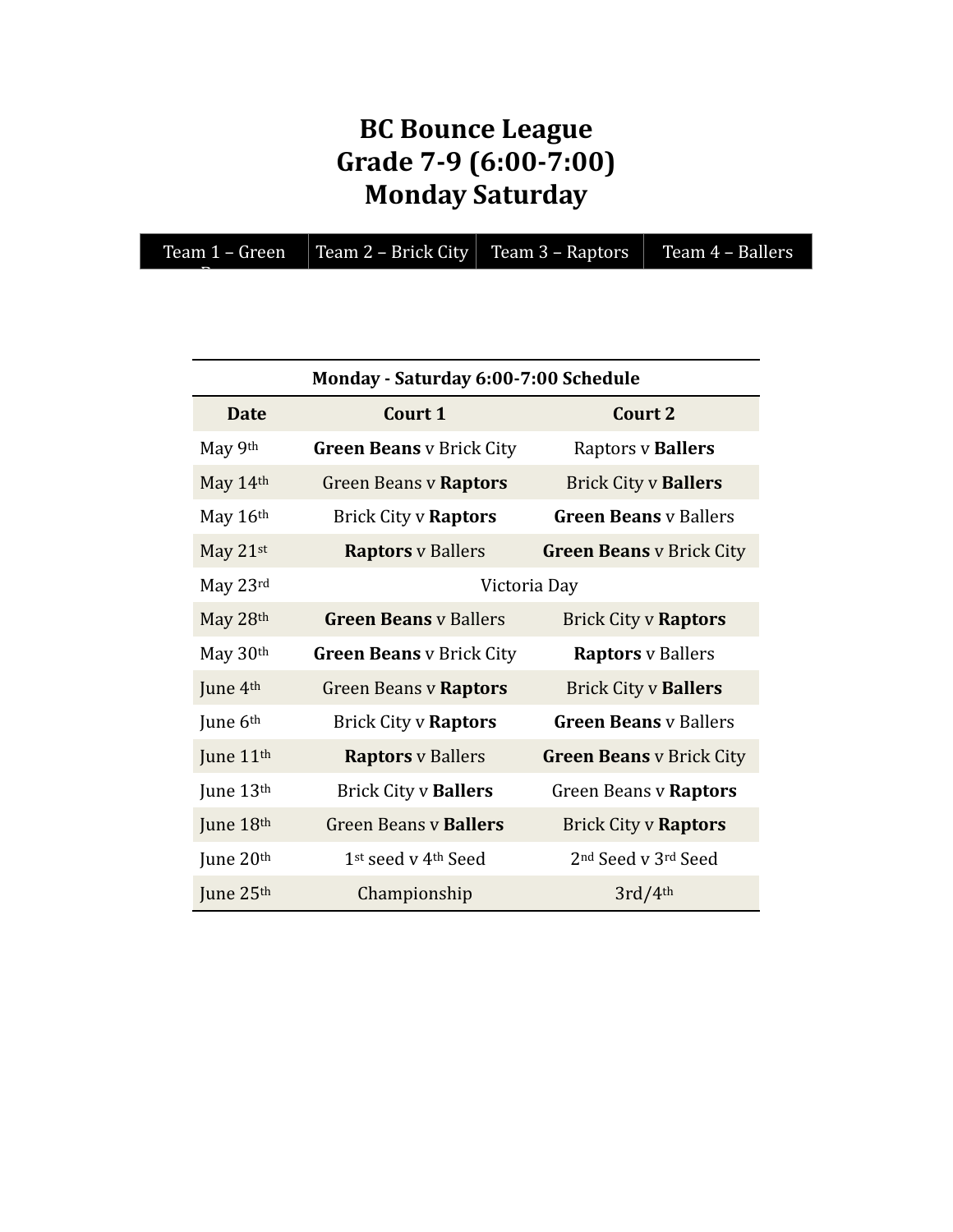| Monday - Saturday 6:00-7:00 Standings |                                        |                            |                           |  |  |
|---------------------------------------|----------------------------------------|----------------------------|---------------------------|--|--|
| Team                                  | Record After<br>May $21$ <sup>st</sup> | Record After<br>June $4th$ | Record After<br>June 18th |  |  |
| Raptors                               | $2 - 1$                                | $5 - 2$                    | $9 - 2$                   |  |  |
| Green Beans                           | $2 - 1$                                | $5 - 2$                    | $7 - 4$                   |  |  |
| <b>Ballers</b>                        | $2 - 1$                                | $3 - 4$                    | $5-6$                     |  |  |
| <b>Brick City</b>                     | $0 - 3$                                | $1-6$                      | $1 - 10$                  |  |  |
|                                       |                                        |                            |                           |  |  |

| Playoff Format |                             |                    |                    |                    |  |  |
|----------------|-----------------------------|--------------------|--------------------|--------------------|--|--|
| Date           |                             | <b>Team</b>        | <b>Team</b>        | Winner             |  |  |
| Mon Jun 20     | 74th                        | <b>Raptors</b>     | <b>Brick City</b>  | <b>Raptors</b>     |  |  |
| Mon Jun 20     | G2                          | <b>Green Beans</b> | <b>Ballers</b>     | <b>Green Beans</b> |  |  |
| Sat Jun 25     | G <sub>3</sub><br>1st & 2nd | <b>Raptors</b>     | <b>Green Beans</b> |                    |  |  |
| Sat Jun 25     | G4<br>3rd & 4th             | <b>Brick City</b>  | <b>Ballers</b>     |                    |  |  |